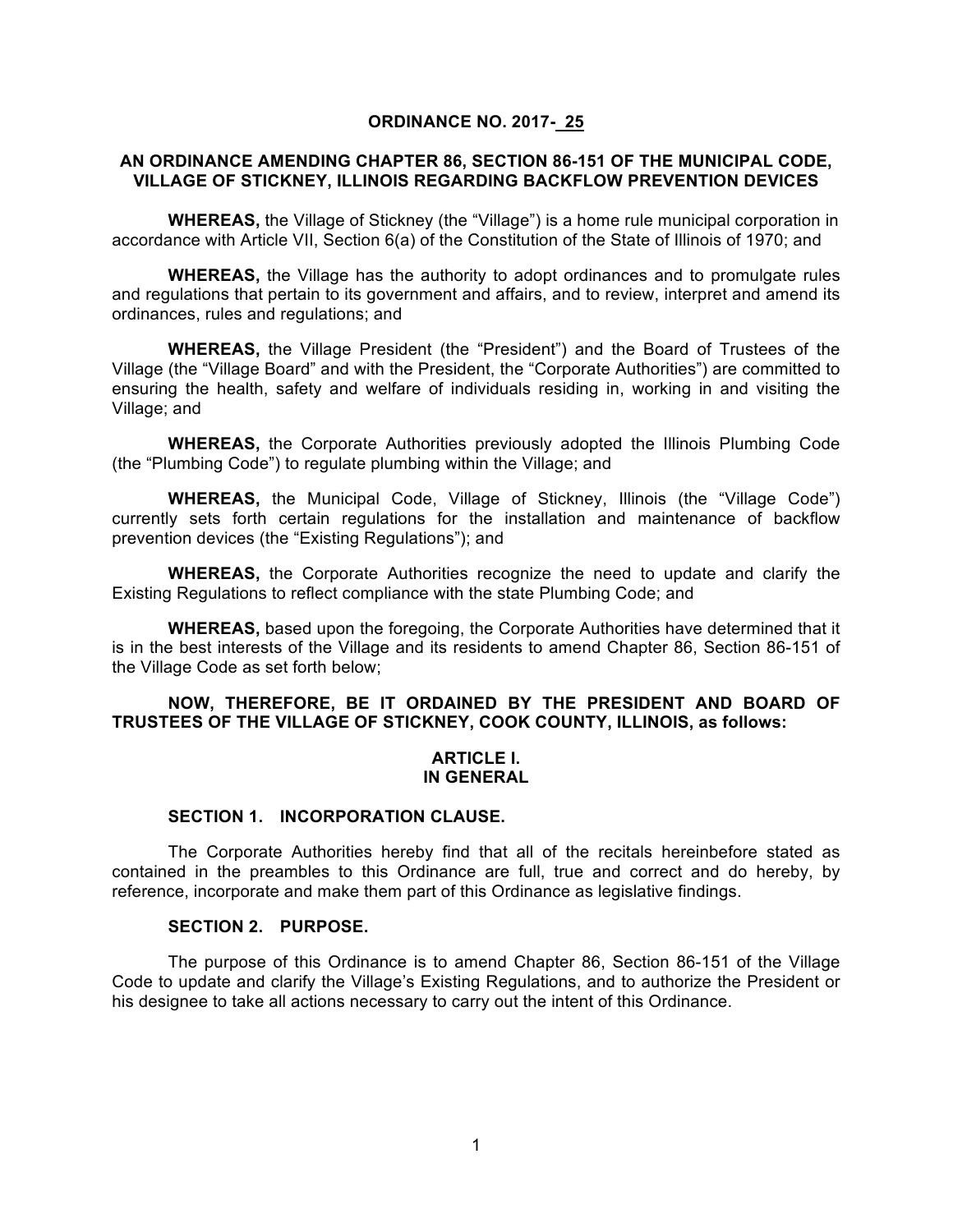## **ARTICLE II. AMENDMENT OF CHAPTER 86, SECTION 86-151 OF THE MUNICIPAL CODE, VILLAGE OF STICKNEY, ILLINOIS**

## **SECTION 3.0 AMENDMENT OF CHAPTER 86, SECTION 86-151.**

That the Village Code is hereby amended, notwithstanding any provision, ordinance, resolution or Village Code section to the contrary, by amending Chapter 86, Section 86-151 as follows:

Sec. 86-151. - Compliance with state plumbing code required.

All plumbing installed within the village shall be installed in accordance with the Illinois Plumbing Code, 77 Ill. Adm. Code 890. If, in accordance with Section 890.1130(c) of the Illinois Plumbing Code or in the judgement of the superintendent of water, an approved backflow prevention device is necessary for the safety of the public water supply system, the Water Operator superintendent of water will give notice to the water customer to install such an approved device immediately. The water customer shall, at his own expense, install such an approved device at a location and in a manner in accordance with Section 890.1130(f) of the Illinois Plumbing Code, state environmental protection agency and all applicable local regulations, and shall have inspections and tests made of such approved devices upon installation and as required by Section 890.1130(b) of the Illinois Plumbing Code, state environmental protection agency and local regulations.

# **SECTION 3.1. OTHER ACTIONS AUTHORIZED.**

The officers, employees and/or agents of the Village shall take all action necessary or reasonably required to carry out, give effect to and consummate the amendments contemplated by this Ordinance and shall take all action necessary in conformity therewith. The officers, employees and/or agents of the Village are specifically authorized and directed to draft and disseminate any and all necessary forms or notices to be utilized in connection with the intent of this Ordinance.

## **ARTICLE III. HEADINGS, SAVINGS CLAUSES, PUBLICATION, EFFECTIVE DATE**

## **SECTION 4. HEADINGS.**

The headings of the articles, sections, paragraphs and subparagraphs of this Ordinance are inserted solely for the convenience of reference and form no substantive part of this Ordinance nor should they be used in any interpretation or construction of any substantive provision of this Ordinance.

# **SECTION 5. SEVERABILITY.**

The provisions of this Ordinance are hereby declared to be severable and should any provision of this Ordinance be determined to be in conflict with any law, statute or regulation by a court of competent jurisdiction, said provision shall be excluded and deemed inoperative, unenforceable and as though not provided for herein and all other provisions shall remain unaffected, unimpaired, valid and in full force and effect.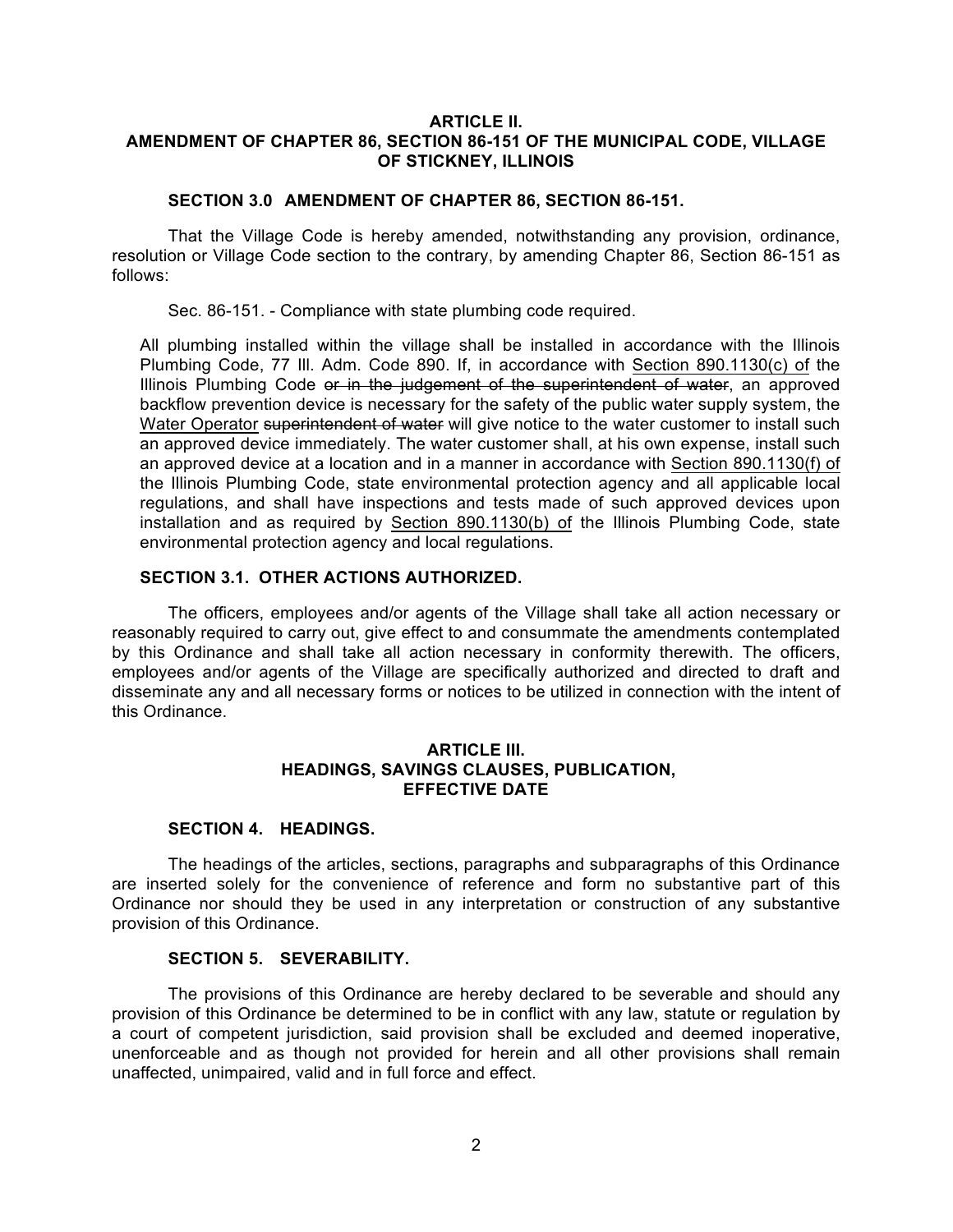### **SECTION 6. SUPERSEDER.**

All code provisions, ordinances, resolutions, rules and orders, or parts thereof, in conflict herewith are, to the extent of such conflict, hereby superseded.

## **SECTION 7. PUBLICATION.**

A full, true and complete copy of this Ordinance shall be published in pamphlet form or in a newspaper published and of general circulation within the Village as provided by the Illinois Municipal Code, as amended.

## **SECTION 8. EFFECTIVE DATE.**

This Ordinance shall be effective and in full force ten (10) days after its passage, approval and publication in accordance with Illinois law.

(REMAINDER OF THIS PAGE INTENTIONALLY LEFT BLANK)